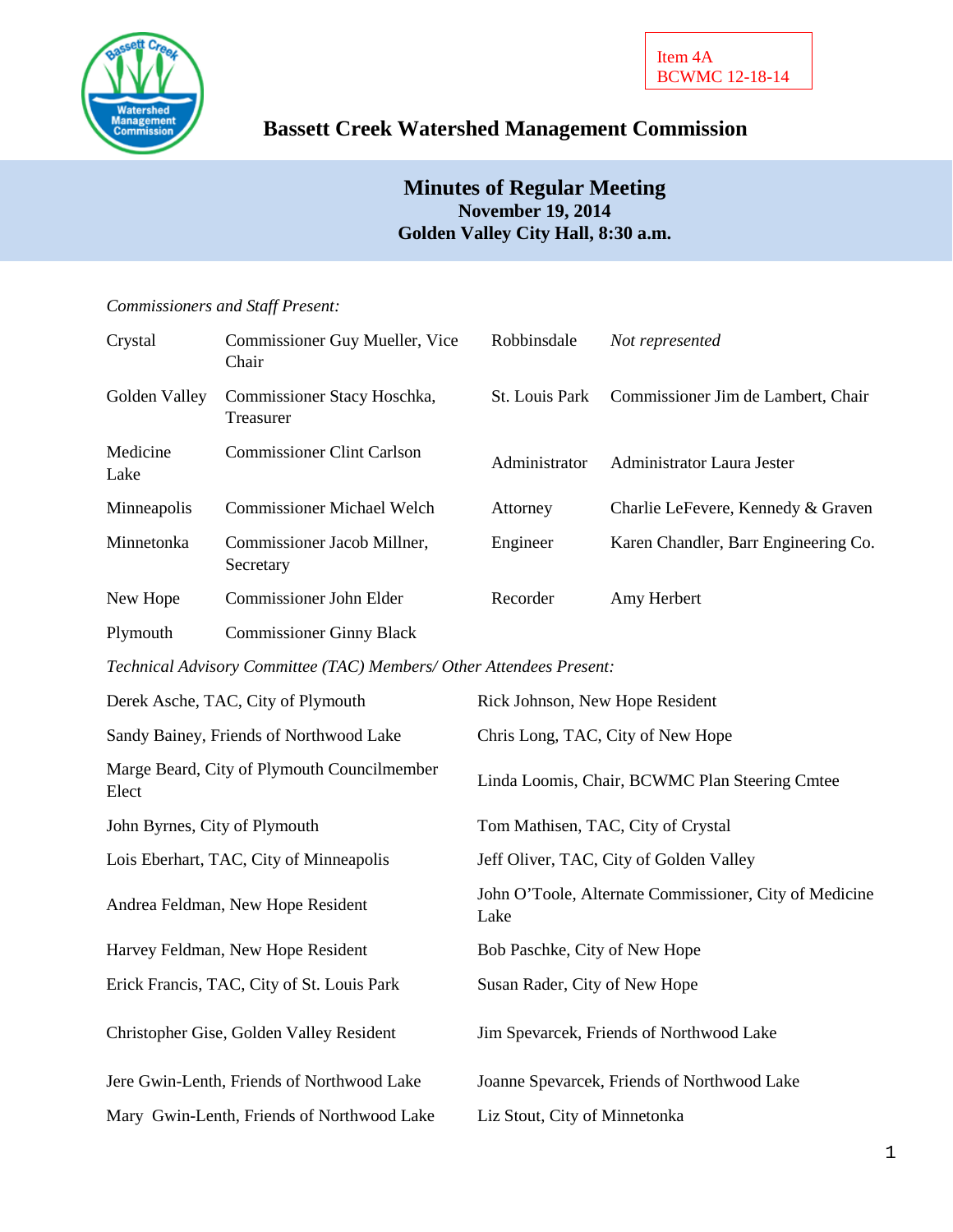David Tobelmann, Alternate Commissioner, City of Plymouth Robert White, Friends of Northwood Lake Doug Williams, Friends of Northwood Lake Scott Wylie, Golden Valley Resident

### **1. CALL TO ORDER AND ROLL CALL**

On Wednesday, November 19, 2014, at 8:35 a.m. in the Council Conference room at Golden Valley City Hall, Chair de Lambert called to order the meeting of the Bassett Creek Watershed Management Commission (BCWMC) and asked for roll call to be taken. The Cities of Minneapolis and Robbinsdale were absent from the roll call.

#### **2. CITIZEN FORUM ON NON-AGENDA ITEMS**

No items were brought forward.

#### **3. AGENDA**

Commissioner Black moved to approve the agenda. Commissioner Elder seconded the motion. Upon a vote, the motion carried 7-0 [Cities of Minneapolis and Robbinsdale absent from vote].

## **4. CONSENT AGENDA**

Commissioner Mueller asked for more detail on item 4D – Approval to utilize 2014 West Metro Water Alliance (WMWA) Funds for 2015 Special WMWA Project. Administrator Jester provided information on the WMWA request. She explained that WMWA's contract with the BCWMC, and other participating organizations, via the Shingle Creek Watershed Management Commission requires that each member organization approves special projects. She said that WMWA is seeking approval of the special project "5,000 acres by 2025" to begin in 2015. Administrator Jester stated that WMWA is also seeking BCWMC approval of the BCWMC funding the project in the amount of \$1,500 from its 2014 budget.

Commissioner Mueller moved to approve the Consent Agenda. Commissioner Black seconded the motion. Upon a vote, the motion carried 7-0 [Cities of Minneapolis and Robbinsdale absent from vote].

[The following items were approved as part of the Consent Agenda: the October 8, 2014, Commission Workshop minutes, the October 16, 2014, Commission Meeting minutes, the monthly financial report, the payment of the invoices, Approval to Utilize 2014 West metro Water Alliance (WMWA) Funds for 2015 Special WMWA Project, Approval of Reimbursement Request from City of Minneapolis for Main Stem Bassett Creek Restoration Project – Golden Valley Road to Irving Avenue (CR2012), Approval of Resolution Designating the City of Golden Valley as Responsible for Implementing the Twin Lake In-Lake Alum Treatment Project and Approving an Agreement for Implementation (TW-2), Approval of Golden Valley Senior Living Project, Golden Valley].

The general and construction account balances reported in the Financial Report prepared for the November 18, 2014, meeting are as follows: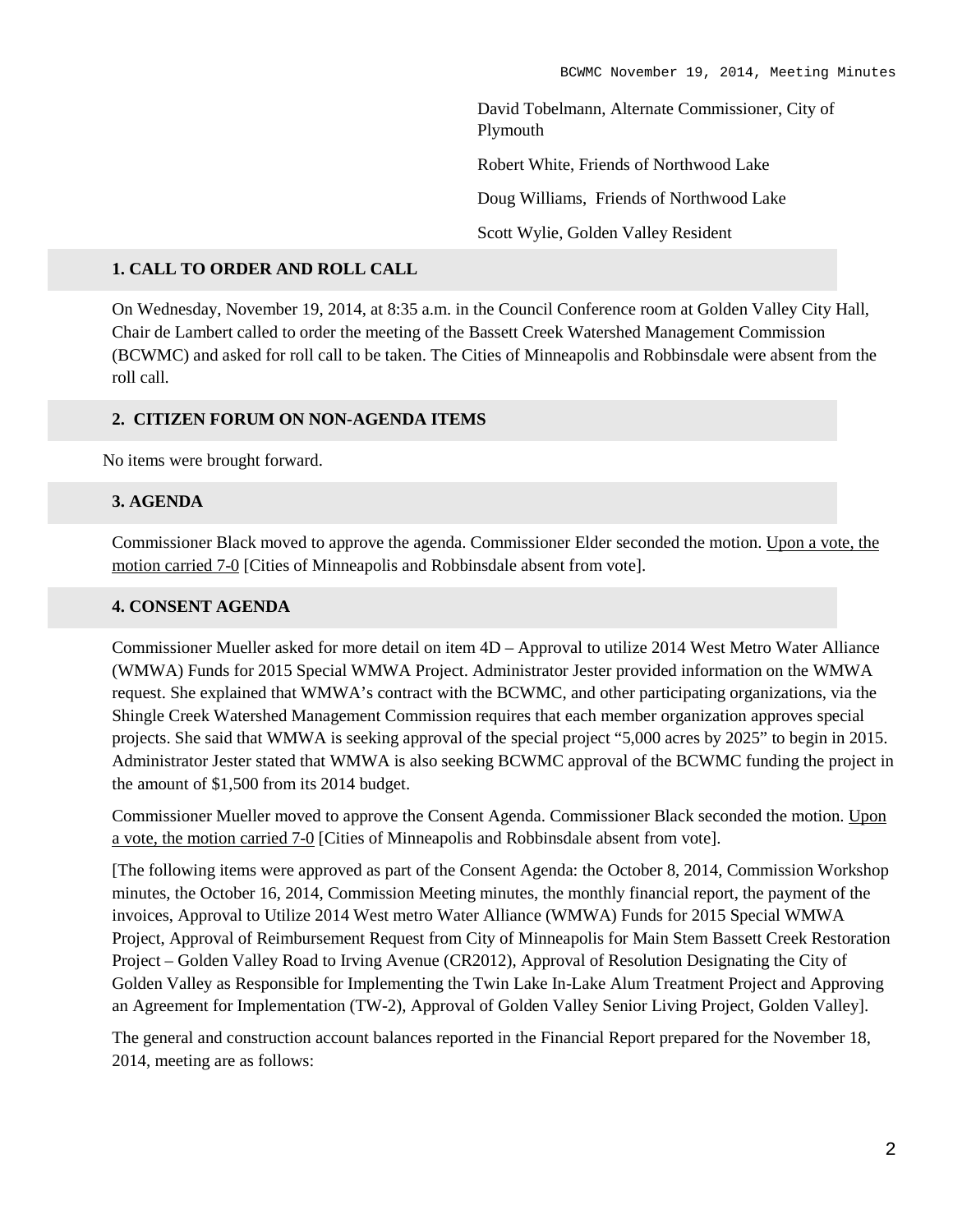| <b>Checking Account Balance</b>                   | \$583,397.53       |
|---------------------------------------------------|--------------------|
| TOTAL GENERAL FUND BALANCE                        | \$583,397.53       |
| TOTAL CASH & INVESTMENTS ON-<br>HAND $(11/12/14)$ | \$3,011,653.57     |
| CIP Projects Levied – Budget Remaining            | $(\$2,699,071.72)$ |
| <b>Closed Projects Remaining Balance</b>          | $(\$312,581.85)$   |
| 2013 Anticipated Tax Levy Revenue                 | \$8,756.59         |
| 2014 Anticipated Tax Levy Revenue                 | \$428,419.50       |
| <b>Anticipated Closed Project Balance</b>         | \$749,757.94       |

*[Commissioner Welch arrives.]*

## **5. BUSINESS**

**A. Consider Approval of Revised Feasibility Study for Northwood Lake Improvement Project (NL-1):** Engineer Chandler reminded the Commission that at its September meeting it reviewed the project and feasibility study and at that time it was interested in options A and C. She said that option A was the storm water reuse system option and option C is the traditional wet retention pond located on a City-owned parcel located west of Jordan Avenue, not in Northwood Park. Engineer Chandler said that the Commission was concerned about the cost and wanted to hear more from the City about what funding it was willing to contribute to the project and to hear more about the intangible costs.

Engineer Chandler reported that the City of New Hope has offered to put in \$205,000 toward the project, meaning that the Commission would fund the remaining cost. She added that the City of New Hope has applied for a \$400,000 grant from the Minnesota Board of Water and Soil Resources (BWSR) for the project as well as a \$50,000 grant from Hennepin County through its Natural Resources grant program. Engineer Chandler said that the City would find out in January if it has been awarded the BWSR grant and should find out this week if it has been awarded the Hennepin County grant.

Engineer Chandler explained that if the Commission selected options A and C and fully funded the project, the Commission would be responsible for funding in the amount of \$1,145,000. She said that this cost to the Commission would be reduced if the City is awarded one or both grants.

Mr. Mathisen asked what the cost would be for options B and C. Ms. Chandler responded \$284,720.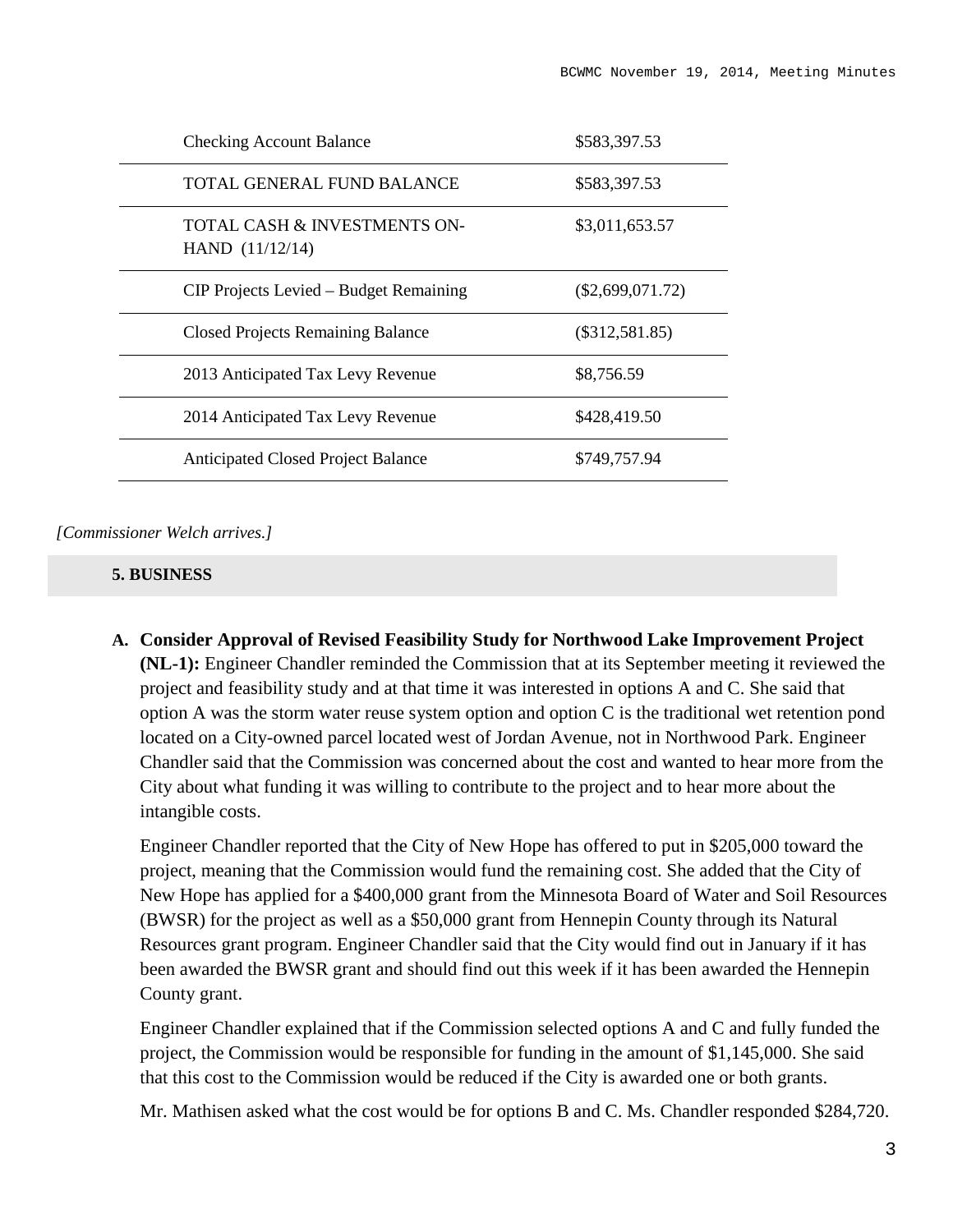Chair de Lambert asked for more information on the intangible benefits of the options. Engineer Chandler responded with details on the use of Northwood Lake Park by the residents. Mr. Paschke provided more information. Engineer Chandler added that the New Hope City Council had discussed this project at two different Council meetings since the Commission's last meeting.

Alternate Commissioner Tobelmann remarked that options B and C would meet the need and options A and C would have some intangible benefits, so the cost of the intangible benefits is approximately \$1,000,000. He noted that a \$1M price tag for intangibles seemed inconsistent with the BCWMC Plan.

Commissioner Black said that she would like more information on the grants and wondered how the project would be funded if grants were not received. Administrator Jester noted that if the Commission is to do this project, the Commission needs to add it to its CIP. She talked about the timing of the Plan amendment process.

Commissioner Elder said that the City of New Hope is fully developed and the City doesn't have the ability to add green space. He said that the City Council would like to implement this project and recognizes that if the grants do not come through, there could be some additional costs and the City would need to discuss it.

Commissioner Black moved approval of Commission costs of up to \$1,400,000 for the Northwood Lake Improvement Project and to add it onto the Commission's CIP. Commissioner Elder seconded the motion.

There was discussion. Commissioner Carlson asked about the status of the Plymouth project that had been on hold due to the consideration of the number of trees that were slated for removal. Mr. Asche gave an update and said it will be back in front of the Commission at its December meeting.

Commissioner Hoschka said that she would not like to see the Commission fund the Northwood project up to the amount of \$1.4 million. She said that she sees a lot of benefit to the City of New Hope for doing both options A and C but not a lot of additional benefit to the watershed by implementing these options in terms of the number of additional pounds of phosphorous removed.

Commissioner Welch remarked that the Commission has a tendency to put off decisions, but he feels that the decision is in front of the Commission now. He said he understands why the Commission would want to consider a conditional approval and wait to hear about the grants, but the question on the table won't change. Commissioner Welch said that the question is: will the Commission pay for non-water related costs of a project. He stated that he did not think that the staff memo on this topic addressed how the project serves any innovative Commission goal and said that the reasons offered in the memo regarding support for moving forward with options A and C do not tip him in favor of them. Commissioner Welch added that he is struggling with this item because he really wants to see a project done for Northwood Lake but has concerns as mentioned.

There was discussion. Mr. Long provided more information about the proposed project sites and the soils at the sites. Commissioner Hoschka remarked that she is uncomfortable with putting \$1.4 million in the Commission's CIP because it sets up the expectation that the Commission will select options A and C.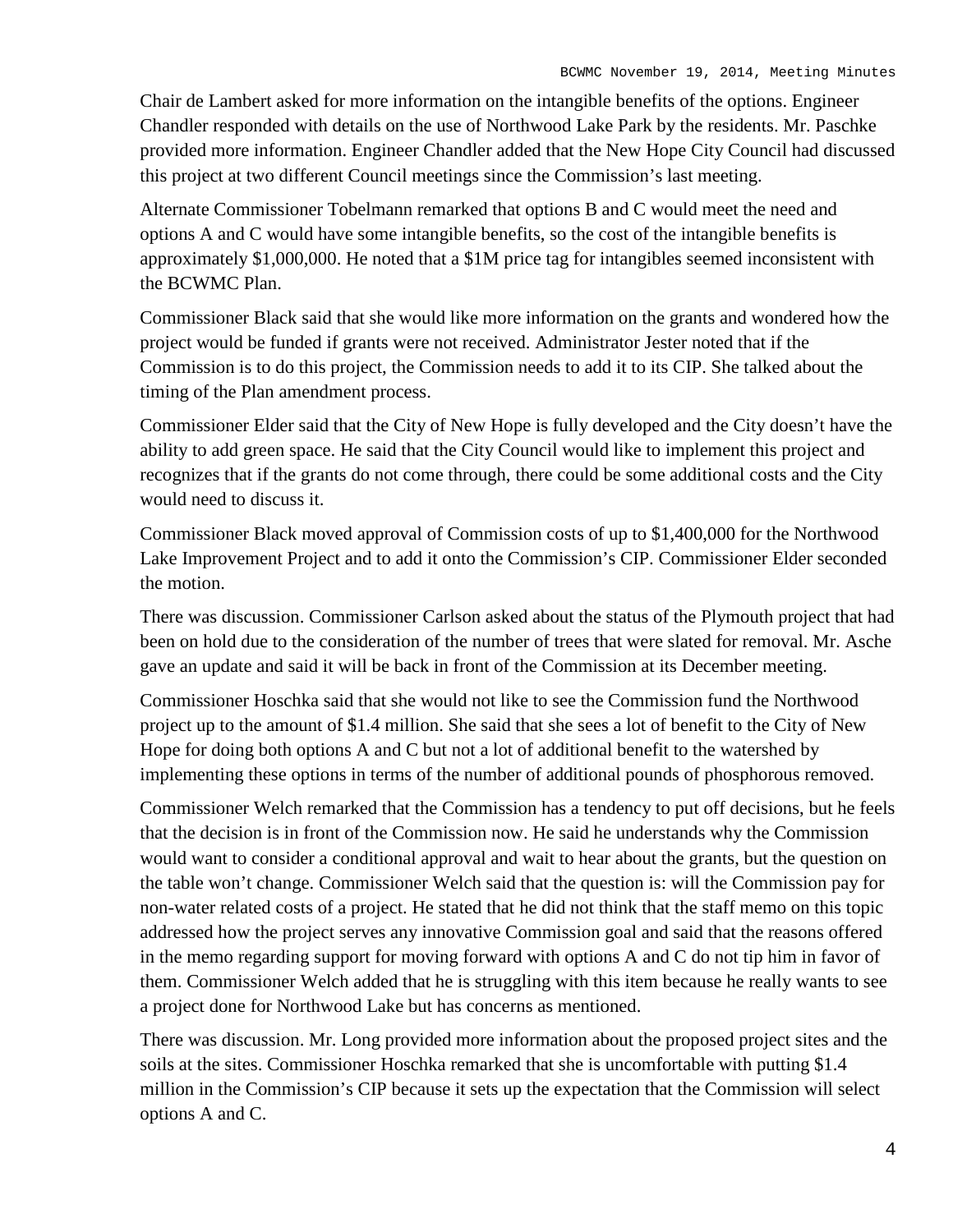Administrator Jester reported that the City of New Hope has communicated that it would not move forward exclusively with option B and noted that the Commission's practice has been to fully fund projects instead of cost-sharing projects. Commissioner Welch commented that this could set a precedent in which the cities pick the Commission projects and then the Commission is placed in the uncomfortable situation of having to say yay or nay to them.

Alternate Commissioner Tobelmann said the Commission needs to be careful about allowing cities to overlay intangible benefits on projects and expecting the Commission to pay for them.

Mr. Long provided more information on why the City of New Hope would not move ahead with only option B. He explained that the size of the pond in option B is too large for the City to maintain and would need to contract out the maintenance. He described that when maintenance cannot be done by the City, the ponds can become an eyesore. Several ideas were offered to the City of New Hope of other projects that could be done, such as constructing the project in different areas in and around the park.

Administrator Jester said she did have a conversation with Hennepin County staff about the possibility of a \$1.4 million levy and staff did comment that it would be a big increase and staff did not know how that would go over with the County Board. She remarked that construction costs are going up and it would be hard for the Commission to maintain the practice of levying \$1 million per year unless it wants to do fewer or smaller projects. She said that her recommendation is that the Commission starts levying more than \$1 million. Administrator Jester reported that the communication from County staff also suggested that the logical next step for the Commission is to seek taxing authority.

Commissioner Carlson said that he thinks that sharing costs with cities as needed is a good concept and that it would be terrible if the Commission doesn't do exactly what New Hope wants, particularly if the city is contributing to the funding. There was a brief discussion of how much New Hope is offering to fund. Commissioner Elder reiterated that after discussions at two city council meetings, the City is offering \$205,000.

Commissioner Hoschka moved to amend the motion on the table so that the Commission would set the cost of the project at \$745,000.

Mr. LeFevere stated that rules require the CIP to identify not only the project cost but also the impact on government units, which in this case is what the Hennepin County levy might be. He pointed out that if the Commission specifies the project at \$745,000 for the County levy and the other project funding does not come through, the Commission loses the opportunity to do this project unless the City steps in and provides the funding.

Commissioner Black seconded the motion to amend her original motion.

There was discussion.

By call of roll, the motion failed 4-4 [City of Robbinsdale absent from vote].

| City              | Av | Nay Abstain Absent |  |
|-------------------|----|--------------------|--|
| Crystal - Mueller |    |                    |  |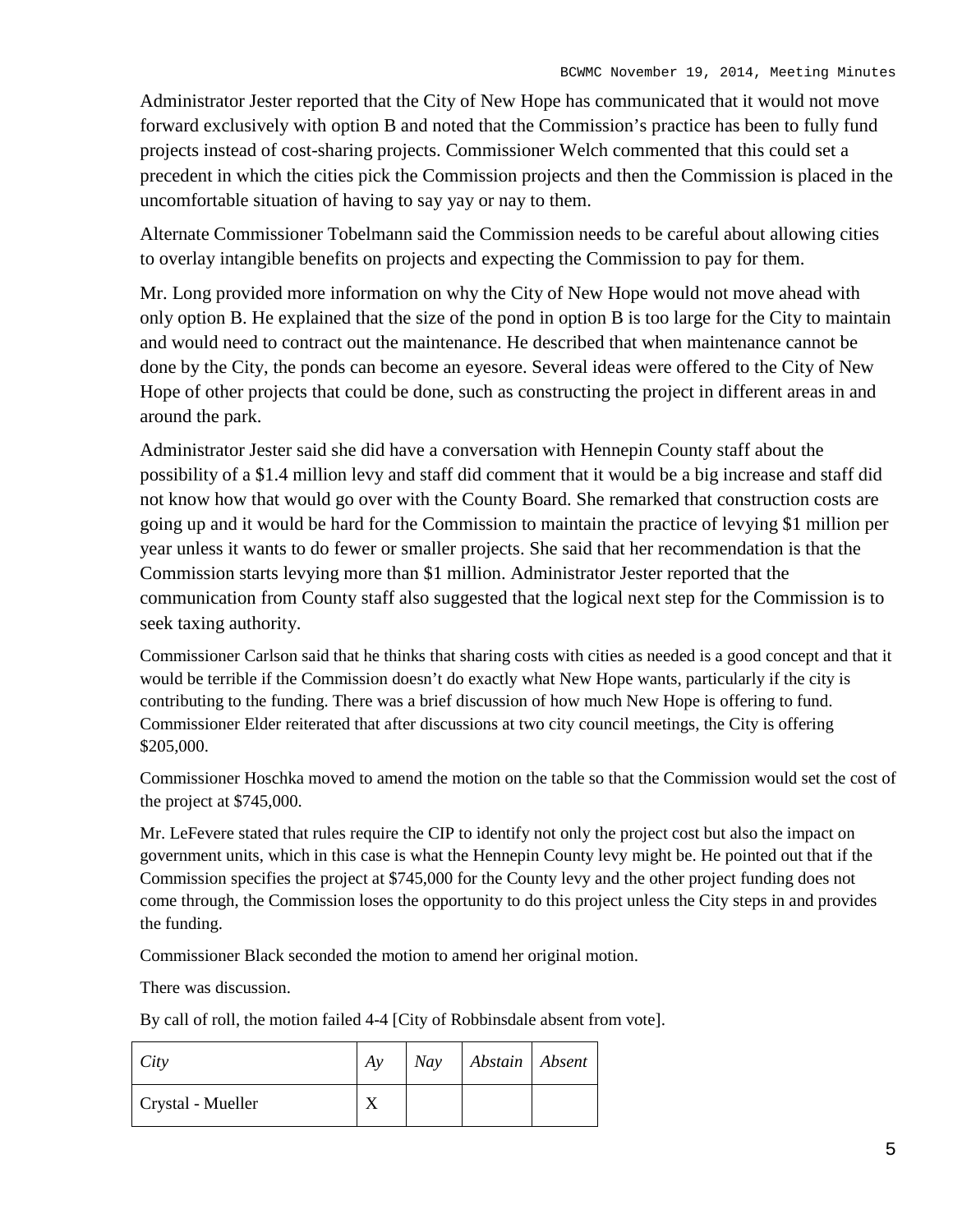| Golden Valley - Hoschka     | X |   |   |
|-----------------------------|---|---|---|
| Medicine Lake - Carlson     |   | X |   |
| Minneapolis – Welch         |   | X |   |
| Minnetonka - Millner        | X |   |   |
| New Hope – Elder            |   | X |   |
| Plymouth - Black            |   | X |   |
| Robbinsdale                 |   |   | X |
| St. Louis Park – de Lambert | X |   |   |

Commissioner Black made the friendly amendment to her motion on the table so that the Commission would levy for the project up to \$1.1 million. Commissioner Elder accepted the friendly amendment. Chair de Lambert asked if there were any objections to voting on the motion as amended by Commissioner Black's friendly amendment. No objections were raised.

By call of roll, the motion carried 6-2 [City of Robbinsdale absent from vote].

| City                        | Ay | Nay | Abstain | Absent |
|-----------------------------|----|-----|---------|--------|
| Crystal - Mueller           |    | X   |         |        |
| Golden Valley - Hoschka     | X  |     |         |        |
| Medicine Lake - Carlson     | X  |     |         |        |
| Minneapolis – Welch         |    | X   |         |        |
| Minnetonka - Millner        | X  |     |         |        |
| New Hope – Elder            | X  |     |         |        |
| Plymouth - Black            | X  |     |         |        |
| Robbinsdale                 |    |     |         | X      |
| St. Louis Park - de Lambert | X  |     |         |        |

At 10:00 a.m. Chair de Lambert called for a brief recess and during the recess recognized the contributions of outgoing Alternate Commissioner from St. Louis Park Justin Riss and outgoing TAC member from Crystal Tom Mathisen, who will be retiring from the City in December. At 10:10 a.m. Chair de Lambert called the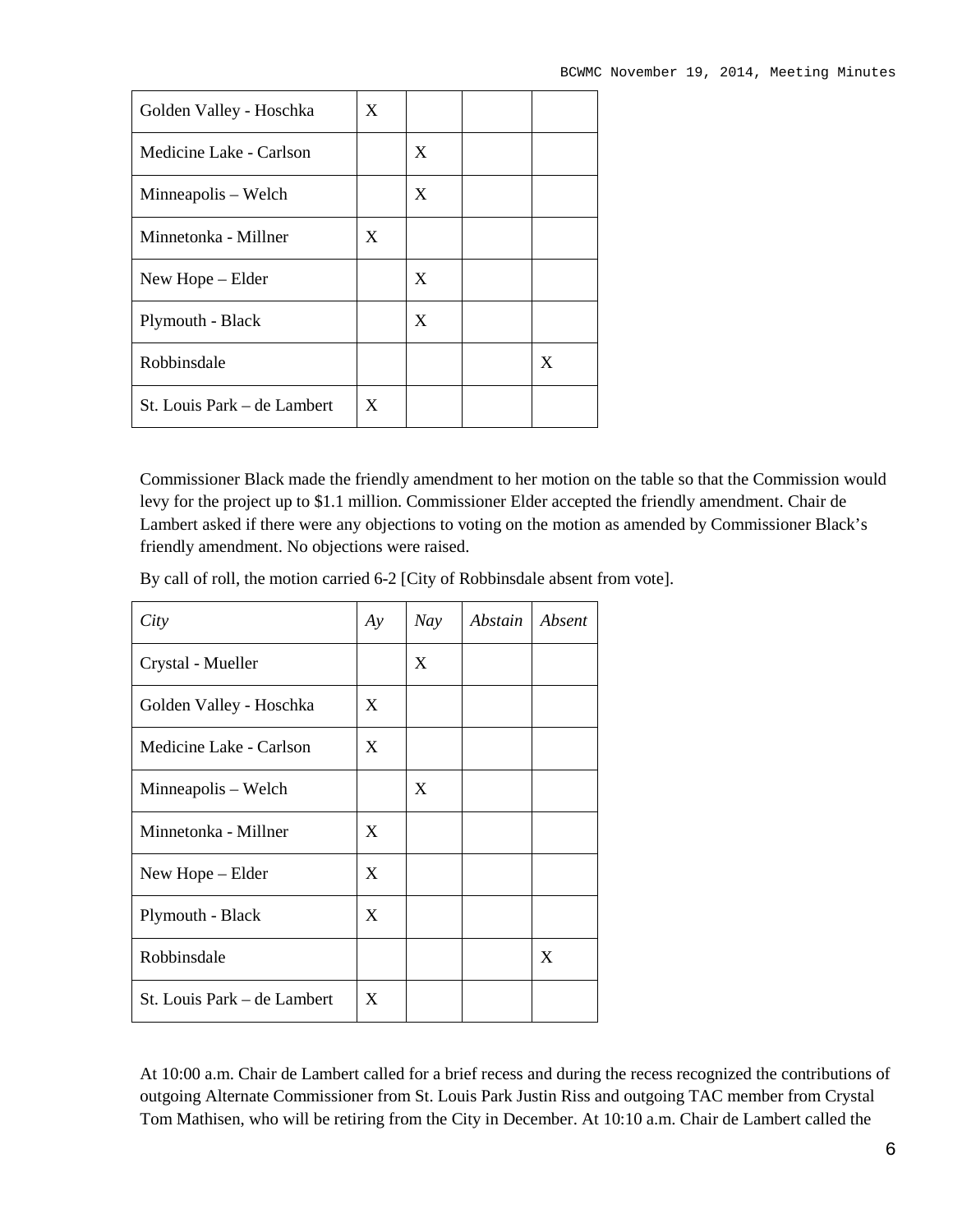meeting back to order.

# **B. Choose Options and Funding for 2016 Projects: Northwood Lake Improvement Project (NL-1) and Honeywell Pond Expansion (BC-4)**

Administrator Jester reminded the Commission that at its September and October meetings it discussed funding options for the Honeywell Pond project in Golden Valley. She explained that the project came in with a higher cost estimate than anticipated, which further complicates the Commission's levy request for 2016 and 2017. She said that the Commission approved a motion to commit a preference for option 3, which is a combination of options 1 and 2 – expansion of the Honeywell Pond and use of storm water for irrigation. Administrator Jester said that the Engineer's memo from the October meeting details the costs.

Engineer Chandler provided more details about the project options and costs and explained that the City has offered to provide \$450,000 toward the project. Administrator Jester stated that if the Commission chooses option 3, which is the City's preference, the cost to the Commission is \$752,000. Administrator Jester said that today the Commission needs to choose an option and a funding amount.

Mr. Oliver reported that the City of Golden Valley has applied for a grant to upgrade the adjacent sports fields. He said that if the City doesn't receive the grant, then the irrigation of the sports fields will not be undertaken. He said the City is not offering at this time irrigation for Honeywell property.

Commissioner Black asked if the Commission would levy the \$752,000 over one year or multiple years. Administrator Jester said that she has it slated for the 2016 levy and so is more than half of the total cost of the Northwood Lake project. She explained that this would bring the levy request for 2016 to \$1.4 million.

There was discussion of whether any of the Commission's CIP projects slated for 2017 could be moved to a later year (Mr. Asche noted it was possible to move the 2017 CIP project to a different year), about the amount of total phosphorous that this project is estimated to remove and cost per pound of removal, and about remobilization costs if part of the project was delayed to a different year. Administrator Jester pointed out that option 3 doubles the amount of total phosphorous removed at an increase of 50% of the cost of the project.

Commissioner Black moved to approve adding this project to the Commission's CIP in the amount of \$752,000, which would support option 3. Commissioner Mueller seconded the motion. Upon a vote, the motion carried 7-0 [City of Minneapolis abstained from vote. City of Robbinsdale absent from vote]. Commissioner Carlson noted that he is in favor of doing what the City wants and would like to find a way for this process to be streamlined for easier and quicker discussions and decisions.

# **C. Submit Request for Major Plan Amendment for Northwood Lake Improvement Project (NL - 1) and Honeywell Pond Expansion (BC-4) as Needed**

Administrator Jester said that she would like the Commission to direct staff to move forward with a major plan amendment to incorporate these projects into the Commission's CIP. Commissioner Black moved to direct staff to prepare and submit the major plan amendment request. Commissioner Carlson seconded the motion. Upon a vote, the motion carried 8-0 [City of Robbinsdale absent from vote]. Commissioner Welch remarked that he voted yes even though he disagrees with the action that the Commission previously took. He noted that he thinks that if the Commission says "no" to a project sooner rather than later, then the process of finding different options starts earlier and he thinks that the Commission needs to find different options for these projects.

# *[Commissioner Hoschka departs the meeting.]*

**D. Approve Resolution of Appreciation for Services of Alternate Commissioner Justin Riss**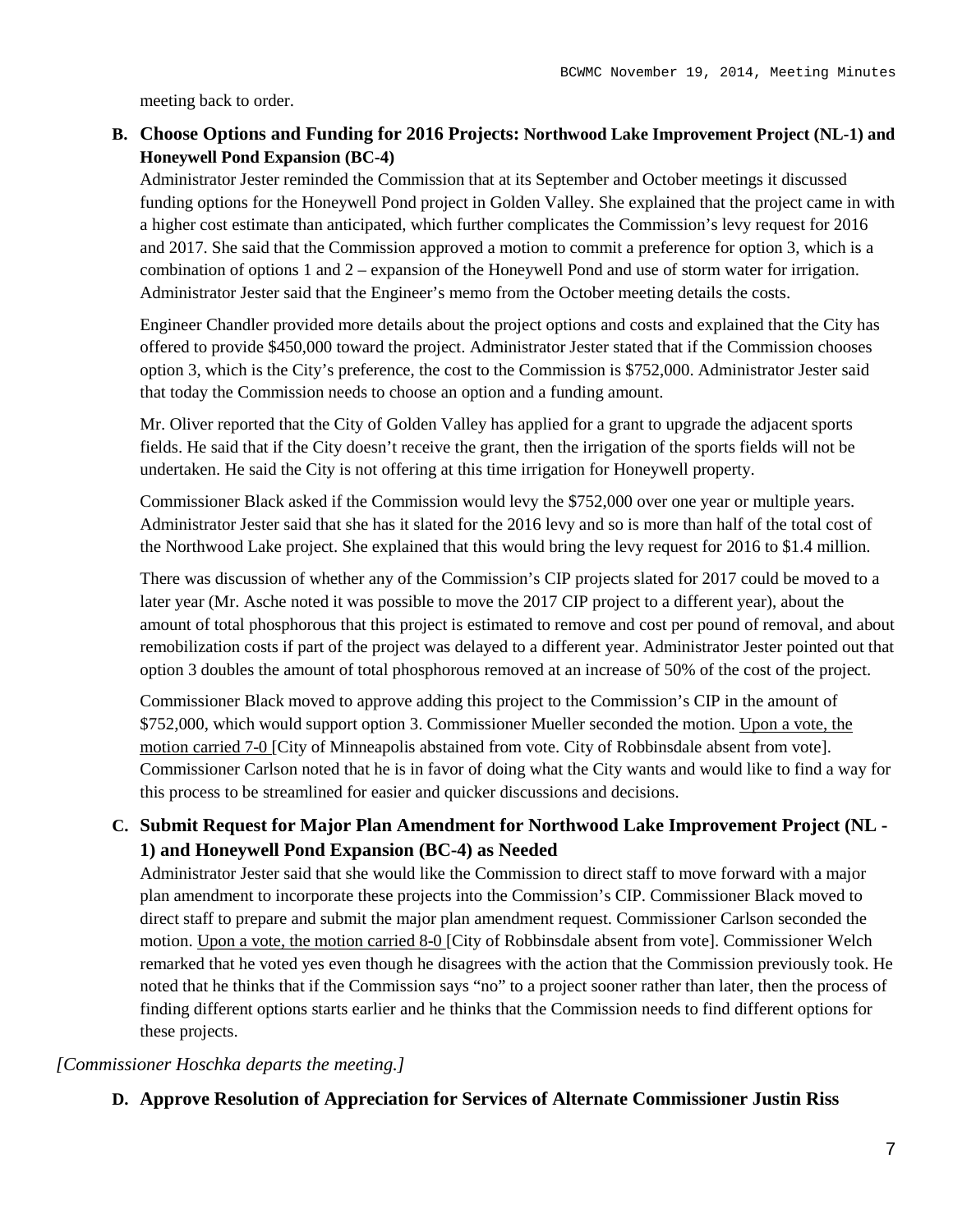Commissioner Welch moved to adopt the Resolution of Appreciation for Justin Riss. Commissioner Black seconded the motion. Upon a vote, the motion carried 7-0 [Cities of Golden Valley and Robbinsdale absent from vote].

# *[Commissioner Millner departs the meeting.]*

# **E. Review Draft 2015 BCWMC Next Generation Watershed Management Plan**

Administrator Jester announced that it is time, hopefully, to submit the draft plan for the 60-day review. She summarized the process the Commission has moved through to prepare the draft plan, including 24 Plan Steering Committee meetings and 4 Commission workshops. The Commission and staff discussed comments on the draft plan and worked their way through the highlighted subsections in Section 5 – Implementation. There was discussion about when and how the "Requirements Document" would be updated and whether or not that would constitute a plan amendment. Commissioner Welch reminded the group that the draft Plan currently precludes the Commission from permitting and that cities must update their ordinances and enforce Commission standards. Counsel LeFevere concurred and noted the Commission's Joint Powers Agreement does not allow the Commission to be a permitting authority. He also noted the Commission must review local plans for compliance with the watershed plan and must evaluate the watershed plan's implementation regularly. Mr. Asche noted that the Commission and member cities work cooperatively together towards a shared goal. However, he noted the frustration in trying to implement policies of four different watershed organizations in addition to State requirements.

There was discussion about the funding amounts included in some policies regarding the Flood Control Project. There was consensus to exclude actual dollar amounts and allow for flexibility. There were additional suggested changes to areas of the Implementation section.

Commissioner Carlson moved to approve the plan as presented. The motion did not receive a second.

Commissioner Welch also noted that when the draft Plan is revised to incorporate comments from reviewers, that the Implementation section be reviewed by the Commission in more detail.

There was discussion about the Commission's role in recreation. Administrator Jester reported on the discussion at the October Commission workshop and her and Engineer Chandler's recommendation not to include language explicitly stating that the Commission will not implement projects with a recreation focus. Instead, language included in the Implementation section was added reinforcing the Commission's priorities of improving water quality and alleviating flooding. Administrator Jester also noted draft policy 61, which resulted from a recommendation from Friends of Bassett Creek.

After some discussion, the Commission indicated approval of staff's recommendations on Policy 61 and on language regarding recreation.

Commissioner Carlson moved to direct staff to make the changes discussed and to submit the plan for the 60 day review. Commissioner Elder seconded the motion Upon a vote, the motion carried 6-0 [Cities of Golden Valley, Minnetonka, and Robbinsdale absent from vote].

# **F. Consider Administrator's Request to Attend MN Association of Watershed Districts (MWAD) Annual Conference**

Administrator Jester described the request and costs. Commissioner Black asked to which budget the costs would be allocated. Administrator Jester responded the Administrator's budget. Commissioner Welch moved to approve the request. Commissioner Elder seconded the motion. Upon a vote, the motion carried 6-0 [Cities of Golden Valley, Minnetonka, and Robbinsdale absent from vote].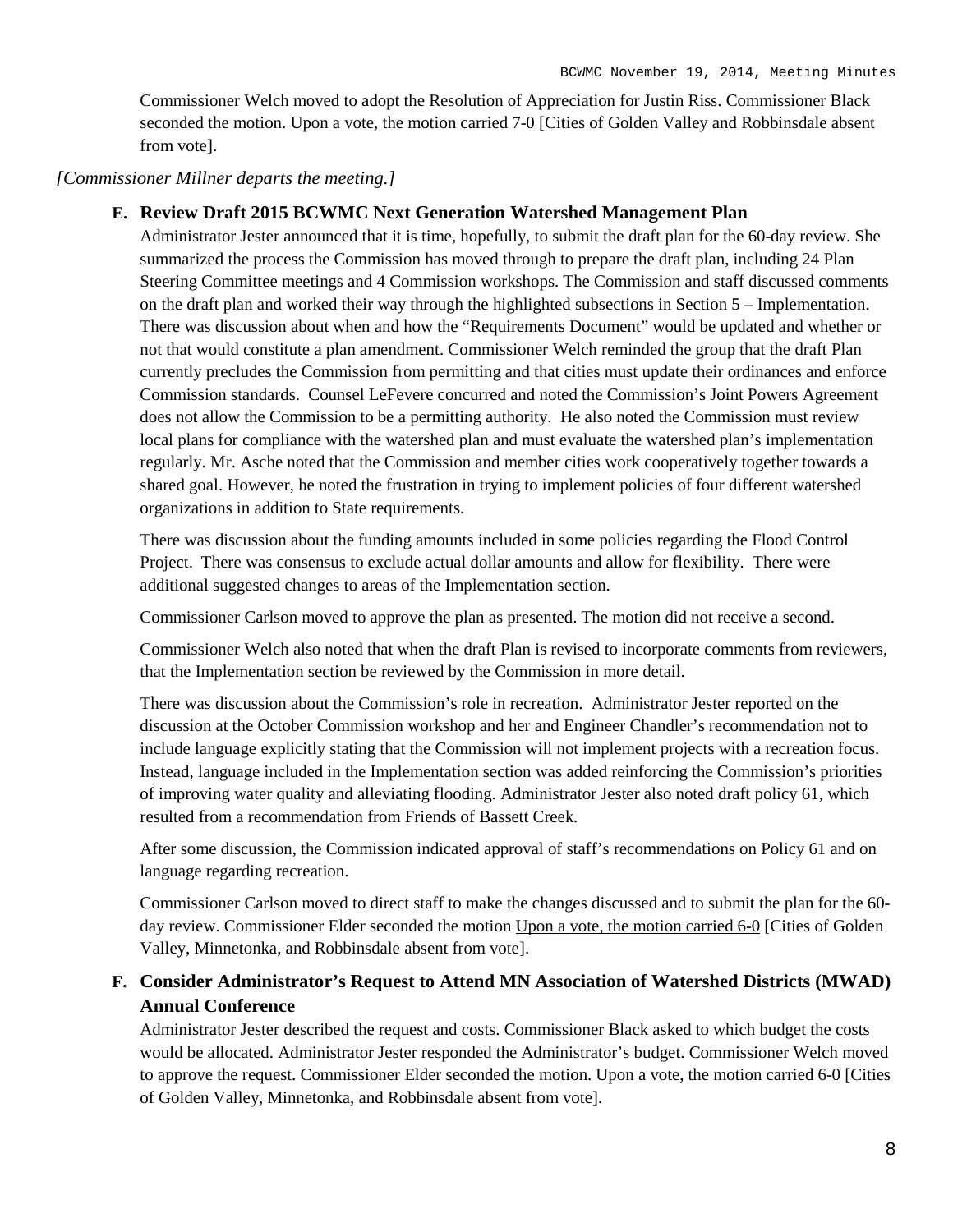### **6. COMMUNICATIONS**

- **A. Administrator:** No Administrator Communications other than written report in meeting materials.
- **B. Chair:** No Chair Communications

### **C. Commissioners:**

- **i.** Commissioner Welch reported that the City of Minneapolis is moving ahead with entering into a contract for the Main Stem stabilization project in Wirth Park.
- **ii.** Commissioner Welch said that there is a Wirth Park long-term plan that the Minneapolis Park and Recreation Board is seeking comments on through December 15.
- iii. Commissioner Welch announced that the Friends of Bassett Creek is looking for someone to coordinate and run the Bassett Creek clean up on Earth Day.
- **iv.** Commissioner Carlson said that he would like the Commission to look at developing a policy on how the Commission can best cooperate with the cities so that the cities can implement the projects of their choice and contribute funds to those projects.

#### **D. TAC Members:** No TAC Communications

#### **E. Committees:**

- **i. Administrative Services Committee:** Commissioner Mueller reported that the Committee is looking into record keeping and digital records and is also working on forms for the evaluation of the Administrator and paid staff. Chair de Lambert added that the Committee is going to have a follow-up meeting in the next couple of weeks to keep working on these items.
- **F. Legal Counsel:** No Legal Communications

#### **G. Engineer:**

- **i. Review of Mississippi WMO Major Plan Amendment:** Engineer Chandler reported that next month the Commission will see, hopefully on its Consent Agenda, comments or a report of no comments on the Mississippi WMO Major Plan Amendment that she will be reviewing.
- **ii. Meeting with MDNR regarding BCWMC comments on FEMA map:** Engineer Chandler stated that the Commission received responses from the MDNR on the comment letter that the Commission submitted more than a year ago about the flood insurance maps. The Commission Engineer participated in a meeting with MDNR regarding the FEMA maps.

# **7. INFORMATION ONLY (Available at**

**http://www.bassettcreekwmo.org/Meetings/2014/2014- November/2014NovemberMeetingPacket.htm)**

- A. Grant Tracking Summary and Spreadsheet
- B. Star Tribune Article About Sweeney Lake
- C. WCA Notices, Plymouth
- D. Thank you Letter from Children's Water Festival